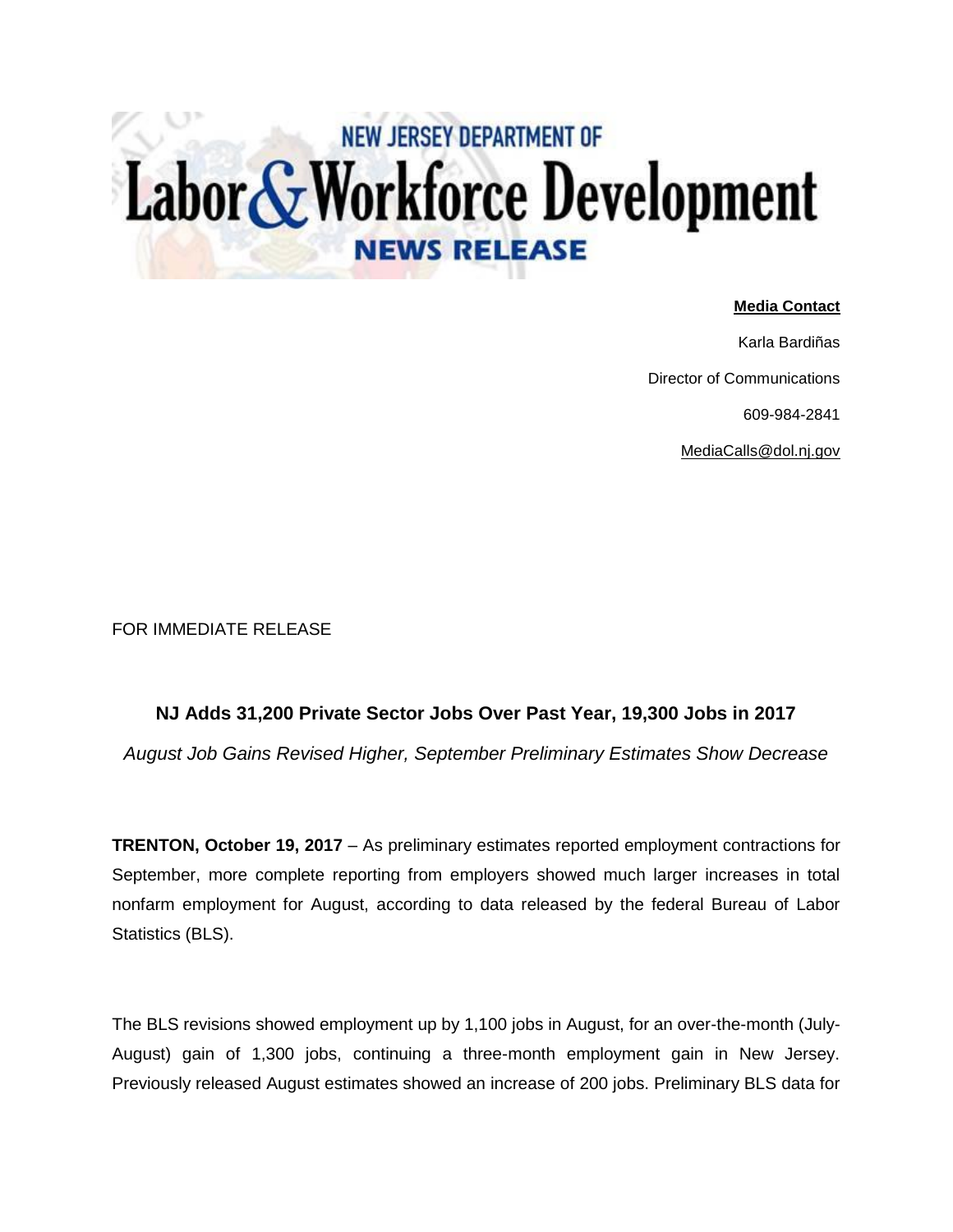September shows payrolls in both private and public sectors of New Jersey's economy were lower by 6,300, reaching a seasonally adjusted level of 4,124,200 total non-farm jobs.

The unemployment rate in New Jersey moved to 4.7 percent in September, up from 4.5 percent in August, according to preliminary estimates by the BLS.

For the first nine months of 2017, employment is up by 20,500 jobs (+0.5%), adding 19,300 private jobs and 1,200 public jobs. Looking over the longer term growth, New Jersey's private sector employers have added 31,200 jobs over the past year (September 2016 – September 2017). Since the recessionary low point of private sector employment in February 2010, the Garden State's private sector employers have added 317,800 jobs.

In September, job gains were posted in two of nine major private industry sectors. Sectors that increased were education and health services (+4,200) and professional and business services (+800). Over the month, public sector employment was lower by 400 jobs. Additionally, sectors that reported a dip in employment are leisure and hospitality (-5,500), trade, transportation and utilities (-2,400) information (-1,400), financial activities (-800), construction (-400), manufacturing (-200), and other services (-200).

## **[PRESS TABLES](http://lwd.dol.state.nj.us/labor/forms_pdfs/lwdhome/press/2017/20171019UITables.pdf)**

**Technical Notes:** Estimates of industry employment and unemployment levels are arrived at through the use of two different monthly surveys.

Industry employment data are derived through the Current Employment Statistics (CES) survey, a monthly survey of approximately 5,000 business establishments conducted by BLS of the U.S. Department of Labor, which provides estimates of employment, hours, and earnings data